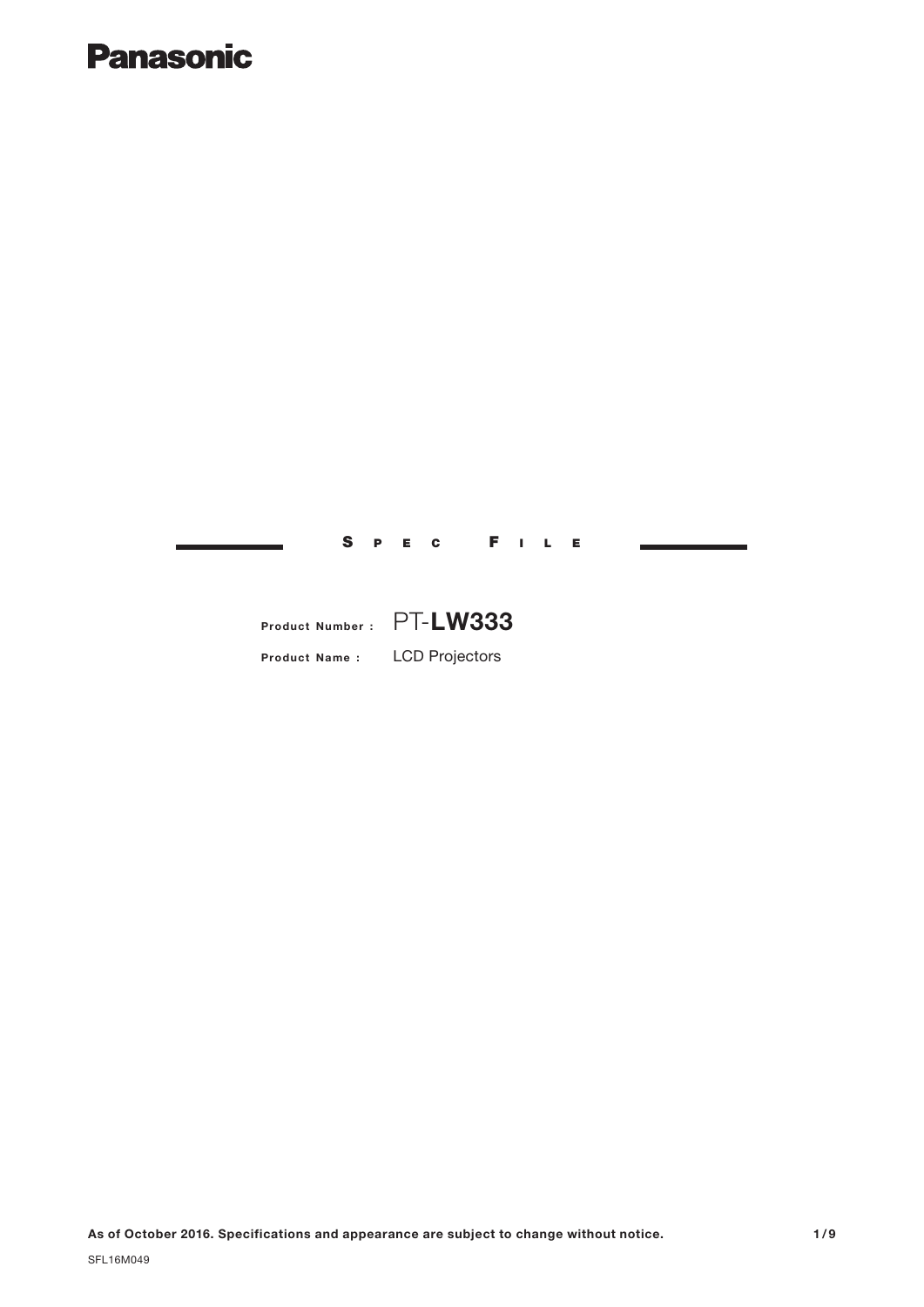# **Specifications**

| Main unit                                   |                              |                                                                                                                          |
|---------------------------------------------|------------------------------|--------------------------------------------------------------------------------------------------------------------------|
| Power supply                                |                              | AC100-240V 3.5A 50/60 Hz                                                                                                 |
| Power consumption                           |                              | 300W                                                                                                                     |
|                                             |                              | 6W when Standby mode set to Normal,                                                                                      |
|                                             |                              | 0.5W when Standby mode set to Eco*1                                                                                      |
| LCD panel                                   | Panel size<br>Display method | 15.0 mm (0.59 inches) diagonal (16:10 aspect ratio)<br>Transparent LCD panel $(x 3, R/G/B)$                              |
|                                             | Drive method                 | Active matrix method                                                                                                     |
|                                             | Pixels                       | 1,024,000 (1,280 $\times$ 800) $\times$ 3, total of 3,072,000 pixels                                                     |
|                                             | Pixel configuration          | Stripe                                                                                                                   |
| Lens                                        |                              | Manual zoom (1.2x), manual focus F 2.1-2.25, f 19.11-22.94 mm                                                            |
| Throw ratio                                 |                              | $1.47 - 1.77:1$                                                                                                          |
| Lamp                                        |                              | 230 W UHM lamp                                                                                                           |
| Lamp/Filter* <sup>2</sup> Replacement Cycle |                              | Normal: 5,000hrs / Eco1: 6,000hrs / Eco2: 10,000hrs                                                                      |
| Screen size                                 |                              | 30-300 inches (0.76-7.62 m) diagonally, 16:10 aspect ratio                                                               |
| Colors                                      |                              | Full color (16,777,216 colors)                                                                                           |
| Brightness*3                                |                              | 3,100 lumens (lamp power: normal)                                                                                        |
| Center-to-corner uniformity*3               |                              | 80%                                                                                                                      |
| Contrast*3                                  |                              | 16,000:1 (all white/all black, Image mode:Dynamic,<br>Lamp control: Normal, Iris: On)                                    |
| Resolution                                  |                              | $1,280 \times 800$ pixels (Input signals that exceed this resolution will be<br>converted to $1,280 \times 800$ pixels.) |
| Optical axis shift                          |                              | 13:1(fixed)                                                                                                              |
| Keystone correction range                   |                              | Vertical: ±30°, horizontal: ±15°                                                                                         |
| Installation                                |                              | Ceiling/floor, front/rear (menu selection)                                                                               |
| Built-in speaker                            | Output power                 | 10 W (monaural) $\times$ 1                                                                                               |
| <b>Terminals</b>                            | HDMI IN                      | HDMI 19-pin $\times$ 1, HDCP and Deep Color compatible                                                                   |
|                                             |                              | Audio signal: linear PCM                                                                                                 |
|                                             |                              | (sampling frequencies: 48 kHz, 44.1 kHz, 32 kHz)                                                                         |
|                                             | COMPUTER (RGB) 1 IN          | D-sub HD 15-pin (female) $\times$ 1                                                                                      |
|                                             | R, G, B                      | R, G, B: 0.7 Vp-p, 75 ohms;                                                                                              |
|                                             |                              | HD/VD, SYNC: high impedance, TTL (positive/negative automatic)                                                           |
|                                             | $Y$ , PB (CB), PR (CR)       | Y: 1.0 Vp-p (including sync signal), 75 ohms                                                                             |
|                                             |                              | PB (CB), PR (CR): 0.7 Vp-p, 75 ohms                                                                                      |
|                                             | S-VIDEO                      | Y: 1.0 Vp-p; C: 0.286 Vp-p, 75 ohms                                                                                      |
|                                             |                              | NOTE: D-Sub -S video conversion cable (ET-ADSV) is required.                                                             |
|                                             | COMPUTER (RGB) 2 IN          | D-sub HD 15-pin (female) $\times$ 1                                                                                      |
|                                             | R, G, B                      | R, G, B: 0.7 Vp-p, 75 ohms;                                                                                              |
|                                             |                              | HD/VD, SYNC: TTL (positive/negative automatic)                                                                           |
|                                             | MONITOR OUT                  | D-sub HD 15-pin (female) $\times$ 1<br>R, G, B: 0.7 Vp-p, 75 ohms;                                                       |
|                                             | R, G, B                      | HD/VD, SYNC: TTL (positive/negative polarity compatible)                                                                 |
|                                             | VIDEO IN                     | Pin jack $\times$ 1, 1.0 Vp-p, 75 ohms                                                                                   |
|                                             | AUDIO IN 1                   | M3 (L, R) $\times$ 1, 0.5 Vrms                                                                                           |
|                                             | AUDIO IN 2                   | Pin jack $\times$ 2 (L, R x 1), 0.5 Vrms                                                                                 |
|                                             | AUDIO OUT                    | M3 (L, R) $\times$ 1 (monitor out: 0-2.0 Vrms, variable)                                                                 |
|                                             | SERIAL IN                    | D-sub 9-pin (female) $\times$ 1, for external control (RS-232C compliant)                                                |
|                                             | LAN                          | $RJ-45 \times 1$ , for network connection, compliant with PJLink <sup>TM</sup> ,                                         |
|                                             |                              | 100Base-TX/10Base-T                                                                                                      |
|                                             | <b>USB</b>                   | USB A (type A) connector $\times$ 1,                                                                                     |
|                                             |                              | for Memory Viewer/Wireless Module (Out put 5V MAX 500mA)<br>USB B (type B) connector $\times$ 1, for USB Display         |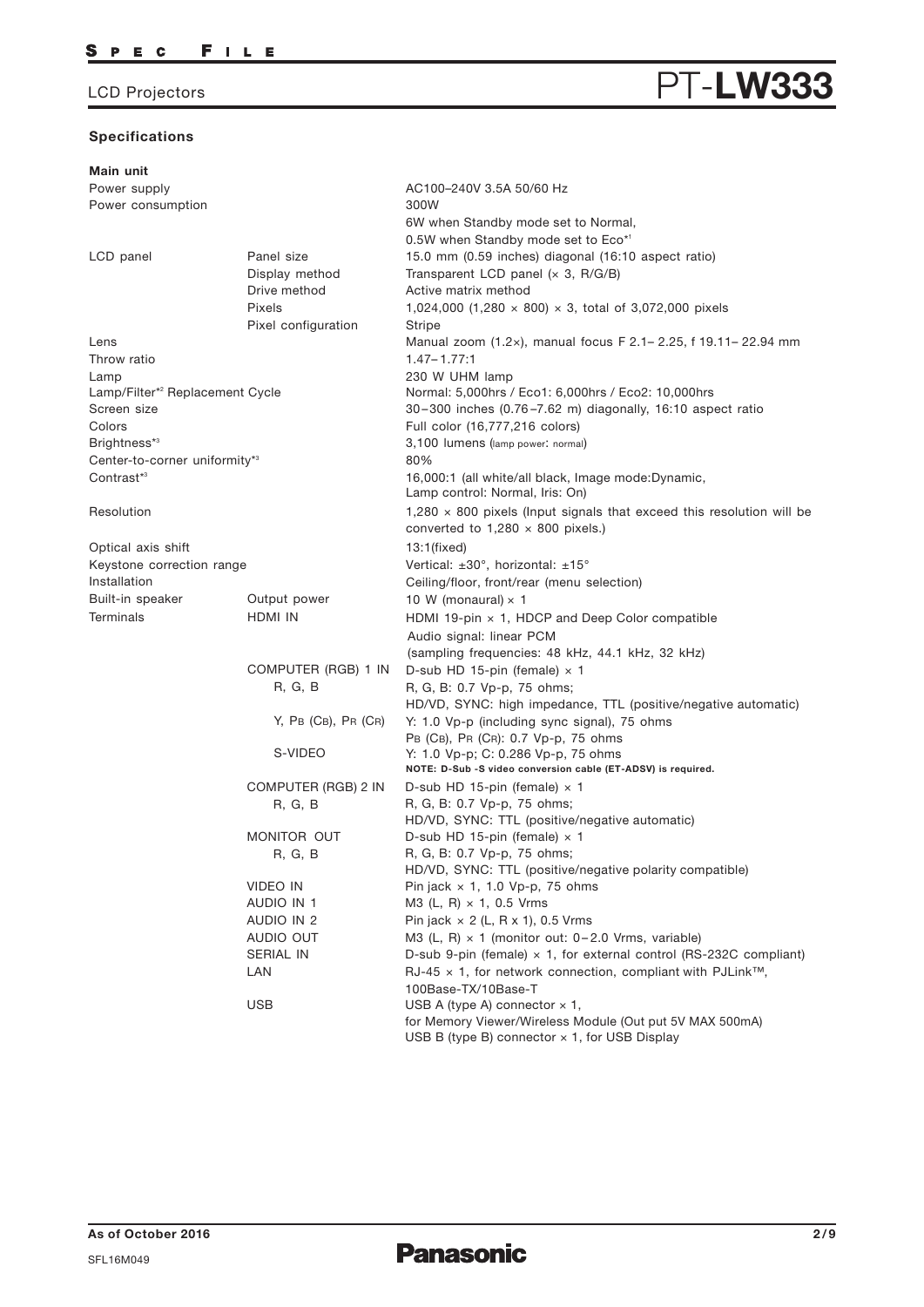### P E C FILE

Power cord length Cabinet materials Dimensions (W  $\times$  H  $\times$  D)

Weight\* 5 Operation noise\*<sup>3</sup>

Operating temperature

Operating humidity

**Remote control unit** Power supply

Operation range\*6

Dimensions ( $W \times H \times D$ ) Weight

**Supplied accessories**

### **Optional accessories**

Replacement Lamp Unit Replacement Filter Unit Ceiling Mount Bracket Ceiling Mount Bracket Projector Mount Bracket Wireless Module **ET-WML100** D-SUB - S-Video conversion cable FT-ADSV

### **Power cord**

(One set is two cords) (K2CT3YY00079 x 1) (K2CM3YY00039 x 1)



(U Model only x 1) (K2CG3YY00184)

ET-LAL500 ET-RFL300

ET-PKL420B

 $335 \times 96^{*4} \times 252$  mm

Approx. 2.9 kg (6.4 lbs)

5°C–40°C (41°F–104°F)

28 dB (Lamp power: Eco2)

5°C–35°C (41°F–95°F)

5°C–30°C (41°F–86°F)

signal receptor

20%–80% (no condensation)

3 V DC (R03/LR03/AAA type battery × 2)

Approx. 63 g (2.22 oz) (including batteries)

Wireless remote control unit  $(x 1)$ 

ET-PKL100H (for high ceilings) ET-PKL100S (for low ceilings)

Control Software) (x 1)

1.8 m (5 ft 11 in) Molded plastic

 $(13-3/16 \times 3-25/32^{*4} \times 9-29/32$  inches)

[at less than 1,400 m (4,593 ft.) ;[High land]:[off]

[at 1,400 m to 2,700 m (4,593 ft. to 8,858 ft.);[High land]:[on 1]

37 dB (Lamp power: Normal), 33 dB (Lamp power: Eco1)

[at 2,700 m to 3,000 m (8,858 ft. to 9,843 ft.);[High land]:[on2]

Approx. 5 m (16 ft 5 in) when operated from directly in front of the

 $44 \times 105 \times 20.5$  mm (1-23/32  $\times$  4-1/8  $\times$  13/16 inches)

Power cord (Number and size of cords depends on region)

Batteries for remote control (R03/LR03/AAA type  $\times$  2) Computer signal cable[VGA cable]  $1.5$  m [4 ft 11 in]  $(x 1)$ Software CD-ROM (Instruction Manual, Multi Monitoring and

> (K Model only x 1) (K2CM3YY00039)

(D Model only x 1) (K2CZ3YY00061)







**Weights and dimensions shown are approximate. Specifications subject to change without notice.**

**\*1 When the Standby mode is set to Eco, network functions such as power on over the LAN network will not operate. Also, only certain commands can be received for external control using the serial terminal.**

- **\*2 Usage environment affects the duration of filter.**
- **\*3 Measurement, measuring conditions, and method of notation all comply with ISO 21118 international standards.**
- **\* 4 With legs at shortest position.**
- **\* 5 Average value. May differ depending on models.**
- **\* 6 Operation range differs depending on environments.**

**As of October 2016 3/9**



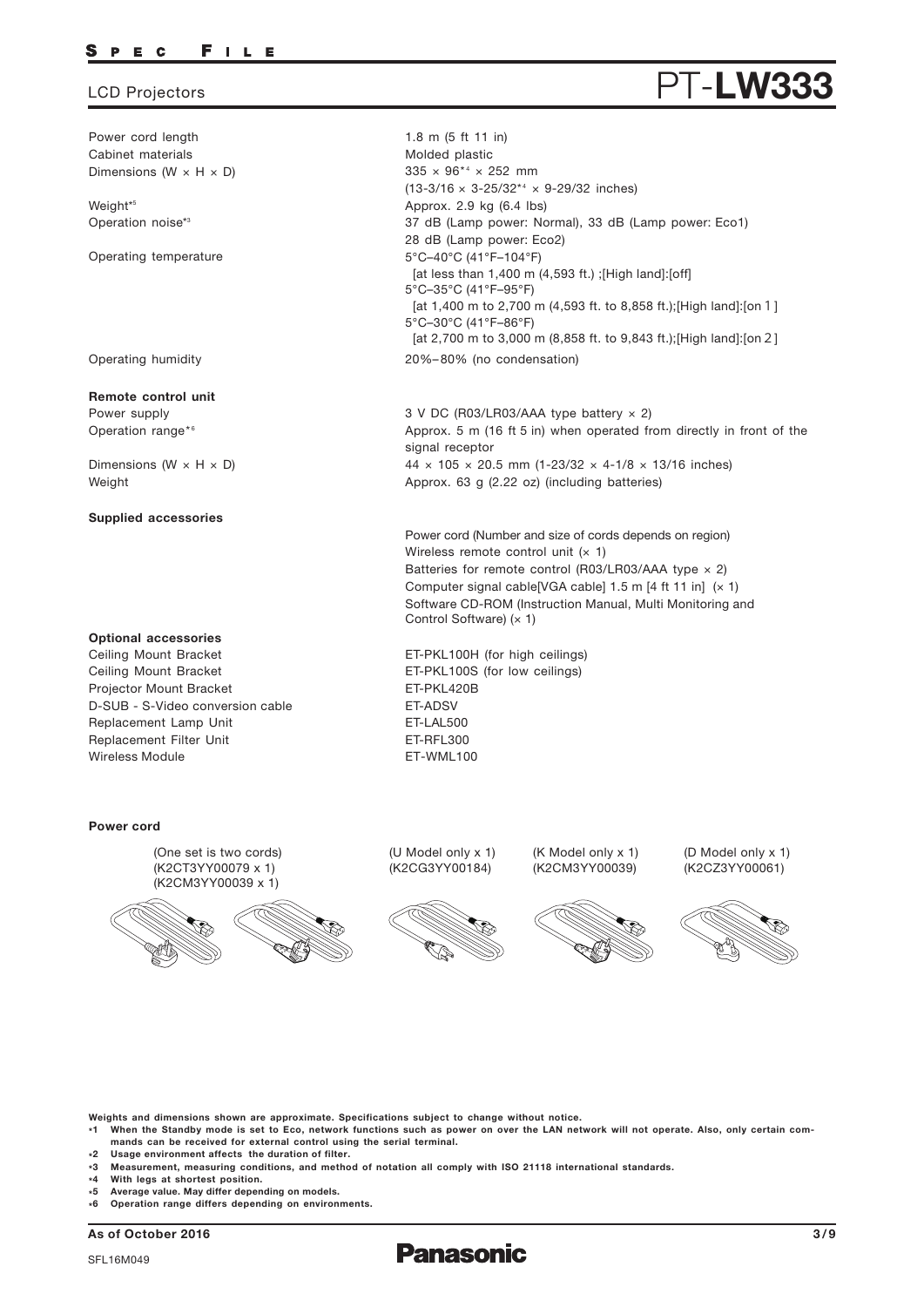### FILE S P E C

# LCD Projectors **PT-LW333**

# **Dimensions**



**unit : mm (inch) NOTE: This illustration is not drawn to scale.**





# **Terminals**



- 1 Audio output
- 2 Video input
- 3 Computer 1 input
- 4 Computer 2 input
- 5 HDMI input
- 6 LAN connector
- 7 USB B connector
- 8 USB A connector
- 9 Audio input 1
- 10 Audio input 2
- 11 Serial input
- 12 Monitor output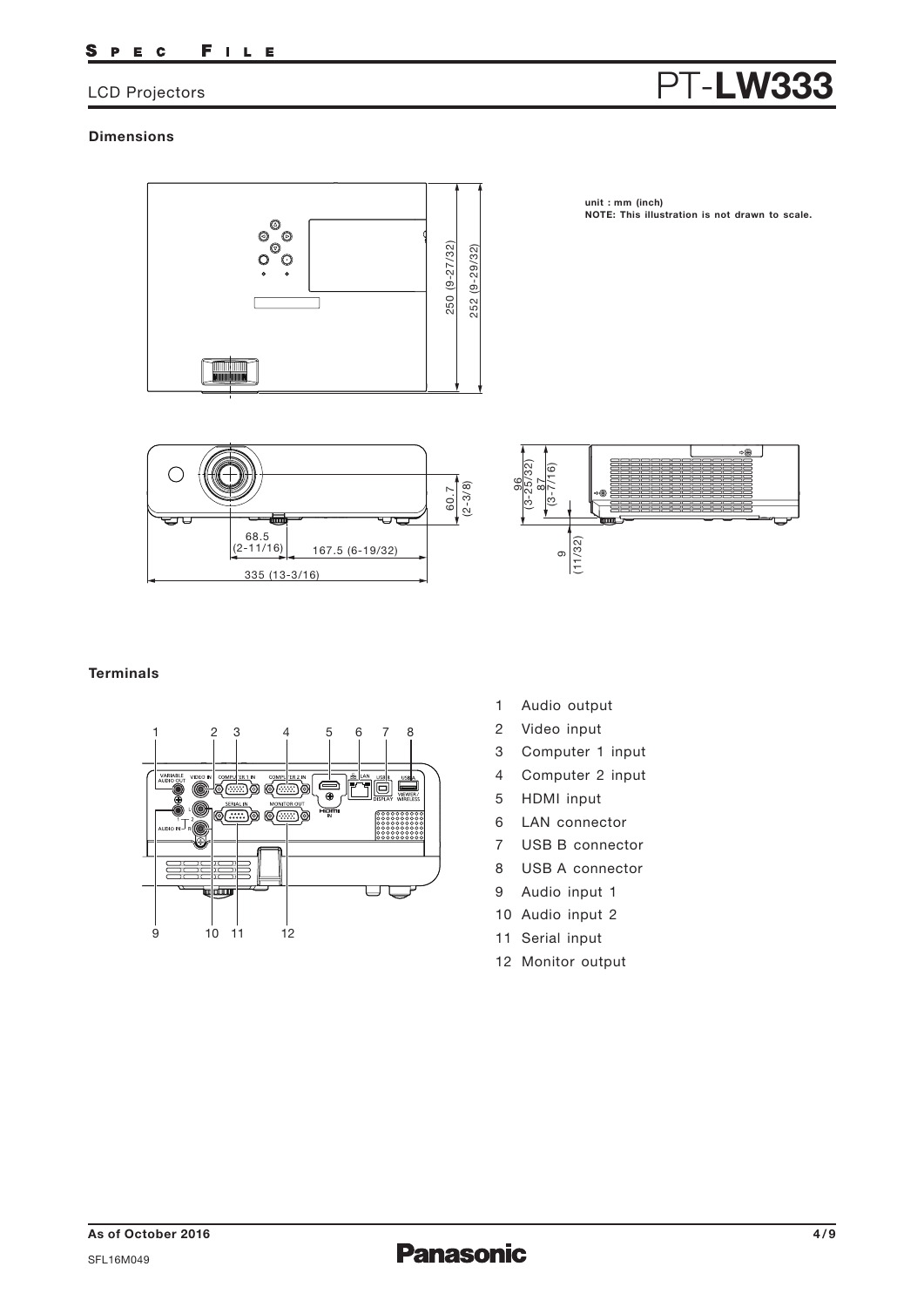**This illustration is not drawn to scale.**

**Illustrations show the projector installed using optional Ceiling Mount Bracket ET-PKL100H and Projector Mount Bracket ET-PKL420B.**

**NOTE:**

# **Standard setting-up position**



### **unit : mm (inch)**

## **Caution:**

- All construction work should be done by a qualified technician.
- When mounting to the ceiling, use the special mounting bracket. To prevent the projector from swaying or dropping,

 $(5 - 19/32)$ 

## **Projection distance for 16:10 aspect ratio screen**

| Projection distance for To: To aspect ratio screen |                |                         | unit: meters (feet)            |
|----------------------------------------------------|----------------|-------------------------|--------------------------------|
| Projection size                                    |                | Projection distance [L] | Height from the edge of screen |
| [diagonal]                                         | Min [wide]     | Max [telephoto]         | to center of lens [H]          |
| $30^{\prime\prime}$                                | 0.9            | (3.7)                   | (0.088)                        |
| $0.76$ m $/$                                       | (3.1)          | 1.1                     | 0.027                          |
| $40^{\circ}$                                       | 1.3            | (5.0)                   | 0.036                          |
| 1.02 m $/$                                         | (4.1)          | 1.5                     | (0.119)                        |
| 50 <sup>''</sup>                                   | 1.6            | 1.9                     | 0.046                          |
| 1.27 m $/$                                         | (5.2)          | (6.3)                   | (0.149)                        |
| $60^{\circ}$                                       | 1.9            | 2.3                     | 0.055                          |
| 1.52 m $/$                                         | (6.3)          | (7.5)                   | (0.180)                        |
| $70^{\circ}$                                       | 2.2            | 2.7                     | 0.063                          |
| 1.78 m $/$                                         | (7.3)          | (8.8)                   | (0.207)                        |
| $80^{\prime\prime}$                                | (8.4)          | (10.1)                  | 0.072                          |
| $2.03 \, \text{m}$ /                               | 2.5            | 3.1                     | (0.238)                        |
| $2.29 \text{ m} / 90$ "                            | 2.9            | (11.3)                  | 0.082                          |
|                                                    | (9.4)          | 3.4                     | (0.268)                        |
| $2.54 \text{ m} / 100^{\degree}$                   | $3.2$ (10.5)   | (12.6)<br>3.8           | 0.091<br>(0.299)               |
| $3.05$ m / 120 $"$                                 | $3.8$ $(12.6)$ | (15.1)<br>4.6           | 0.109<br>(0.357)               |
| $3.81 \text{ m} / 150$ "                           | $4.8$ $(15.7)$ | (18.9)<br>5.8           | 0.137<br>(0.448)               |
| $5.08 \text{ m} / 200$ "                           | $6.4$ $(21.0)$ | (25.2)<br>7.7           | 0.181<br>(0.594)               |
| 6.35 m $/250$ "                                    | (26.3)         | (31.6)                  | 0.227                          |
|                                                    | 8.0            | 9.6                     | (0.743)                        |
| $7.62 \, \text{m}$ / $300^{\degree}$               | 9.6            | (37.9)                  | 0.272                          |
|                                                    | (31.6)         | 11.6                    | (0.892)                        |

### **NOTE:**

**• The value for L (distance to screen) varies slightly depending on the zoom lens characteristics.**

**• At the shortest projection distance, the zoom lens characteristics may cause slight image distortion.**

SFL16M049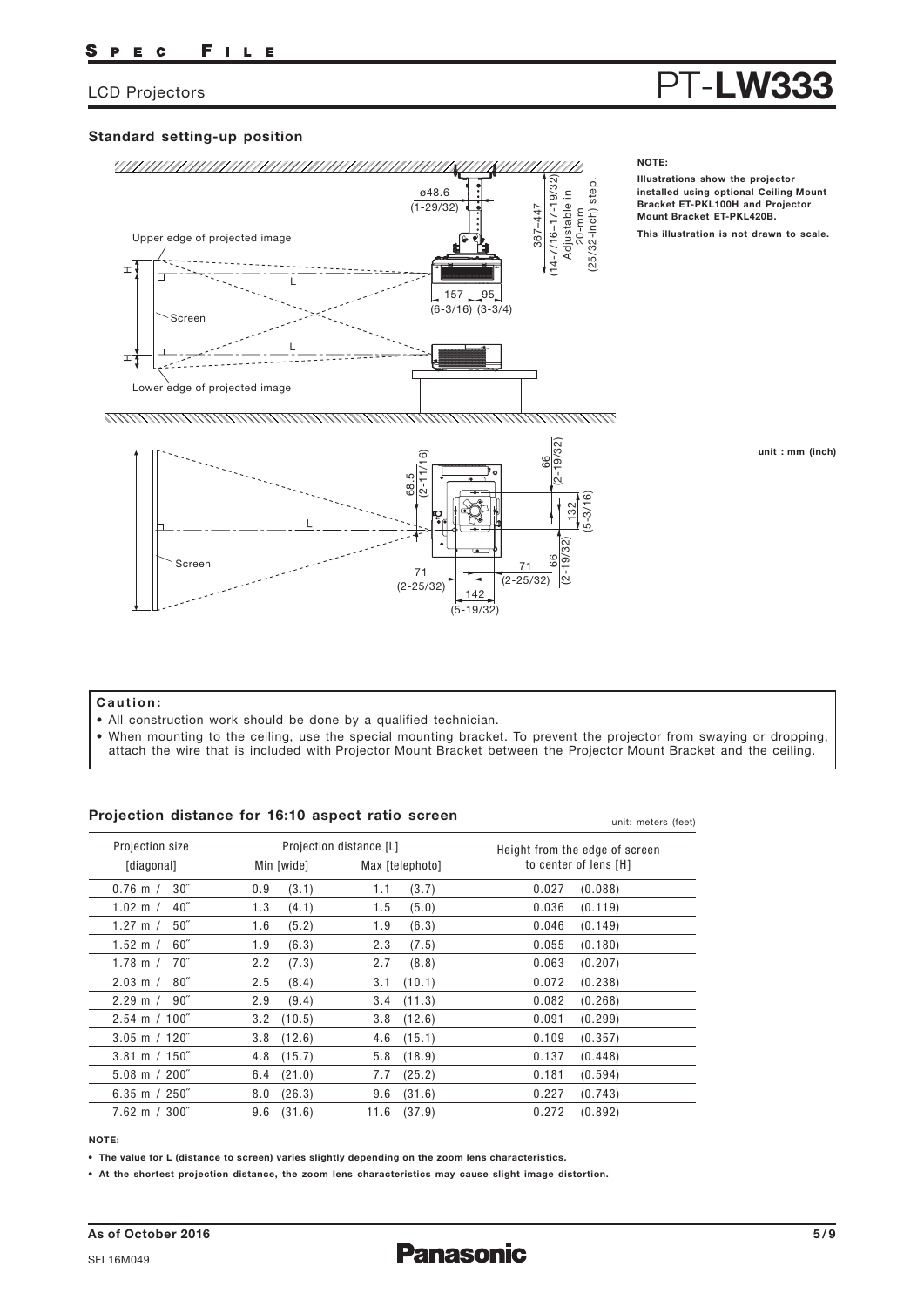# **Projection distance for 16:9 aspect ratio screen**

| Projection size          | Projection distance [L] | Max [telephoto] | Height from the edge of screen |
|--------------------------|-------------------------|-----------------|--------------------------------|
| [diagonal]               | Min [wide]              |                 | to center of lens [H]          |
| 30''                     | (3.2)                   | 1.2             | 0.008                          |
| $0.76$ m $/$             | 1.0                     | (3.8)           | (0.026)                        |
| 40 <sup>''</sup>         | (4.3)                   | 1.6             | 0.011                          |
| $1.02 \; m /$            | 1.3                     | (5.1)           | (0.035)                        |
| 50 <sup>''</sup>         | (5.3)                   | 2.0             | 0.014                          |
| 1.27 m $/$               | 1.6                     | (6.4)           | (0.045)                        |
| 60''                     | (6.4)                   | (7.7)           | 0.017                          |
| 1.52 m $/$               | 2.0                     | 2.4             | (0.055)                        |
| $70^{\prime\prime}$      | 2.3                     | (9.0)           | 0.019                          |
| 1.78 m $/$               | (7.5)                   | 2.8             | (0.062)                        |
| $80^{\circ}$             | (8.6)                   | (10.3)          | 0.022                          |
| $2.03 \; \text{m}$ /     | 2.6                     | 3.1             | (0.071)                        |
| $90^{\circ}$             | 3.0                     | 3.5             | (0.080)                        |
| $2.29 \; \mathrm{m}$ /   | (9.7)                   | (11.6)          | 0.025                          |
| $2.54 \text{ m} / 100$ " | (10.8)                  | (12.9)          | 0.028                          |
|                          | 3.3                     | 3.9             | (0.090)                        |
| $3.05$ m / 120"          | 3.9                     | (15.5)          | 0.033                          |
|                          | (12.9)                  | 4.7             | (0.107)                        |
| $3.81 \text{ m} / 150$ " | 4.9                     | (19.4)          | 0.041                          |
|                          | (16.2)                  | 5.9             | (0.135)                        |
| $5.08 \text{ m} / 200$ " | (21.6)                  | 7.9             | 0.054                          |
|                          | 6.6                     | (25.9)          | (0.177)                        |
| 6.35 m $/250$ "          | (27.0)                  | (32.5)          | 0.068                          |
|                          | 8.2                     | 9.9             | (0.222)                        |
| $7.62 \text{ m} / 300$ " | (32.4)                  | 11.9            | 0.082                          |
|                          | 9.9                     | (39.0)          | (0.267)                        |

**NOTE:**

**• The value for L (distance to screen) varies slightly depending on the zoom lens characteristics.**

**• At the shortest projection distance, the zoom lens characteristics may cause slight image distortion.**

## **Projection distance for 4:3 aspect ratio screen**

| Projection size                          |         |            | Projection distance [L] |                 |       | Height from the edge of screen |
|------------------------------------------|---------|------------|-------------------------|-----------------|-------|--------------------------------|
| [diagonal]                               |         | Min [wide] |                         | Max [telephoto] |       | to center of lens [H]          |
| 30 <sup>''</sup><br>$0.76$ m $/$         | 1.1     | (3.5)      | 1.3                     | (4.2)           | 0.065 | (0.214)                        |
| 40 <sup>''</sup><br>$1.02 \, \text{m}$ / | 1.4     | (4.7)      | 1.7                     | (5.7)           | 0.087 | (0.286)                        |
| 50 <sup>''</sup><br>1.27 m $/$           | 1.8     | (5.9)      | 2.2                     | (7.1)           | 0.109 | (0.357)                        |
| $60^{\circ}$<br>1.52 m $/$               | 2.2     | (7.1)      | 2.6                     | (8.5)           | 0.131 | (0.429)                        |
| 70"<br>1.78 m $/$                        | $2.5\,$ | (8.3)      | 3.0                     | (10.0)          | 0.152 | (0.500)                        |
| $80^{\circ}$<br>$2.03 \; \text{m}$ /     | 2.9     | (9.5)      | 3.5                     | (11.4)          | 0.174 | (0.571)                        |
| $90^{\circ}$<br>$2.29 \; \mathrm{m}$ /   | 3.3     | (10.7)     | 3.9                     | (12.8)          | 0.196 | (0.643)                        |
| $2.54 \text{ m} / 100$ "                 | 3.6     | (11.9)     | 4.3                     | (14.3)          | 0.218 | (0.714)                        |
| $3.05$ m / 120"                          | 4.3     | (14.3)     | 5.2                     | (17.1)          | 0.261 | (0.857)                        |
| $3.81 \text{ m} / 150$ "                 | 5.4     | (17.8)     | 6.5                     | (21.4)          | 0.327 | (1.071)                        |
| $5.08 \text{ m} / 200^{\degree}$         | 7.3     | (23.8)     | 8.7                     | (28.6)          | 0.435 | (1.429)                        |
| 6.35 m $/250$ "                          | 9.1     | (29.8)     | 10.9                    | (35.8)          | 0.544 | (1.786)                        |
| $7.62 \, \text{m}$ / $300^{\degree}$     | 10.9    | (35.8)     | 13.1                    | (42.9)          | 0.653 | (2.143)                        |

**NOTE:**

**• The value for L (distance to screen) varies slightly depending on the zoom lens characteristics.**

**• At the shortest projection distance, the zoom lens characteristics may cause slight image distortion.**

unit: meters (feet)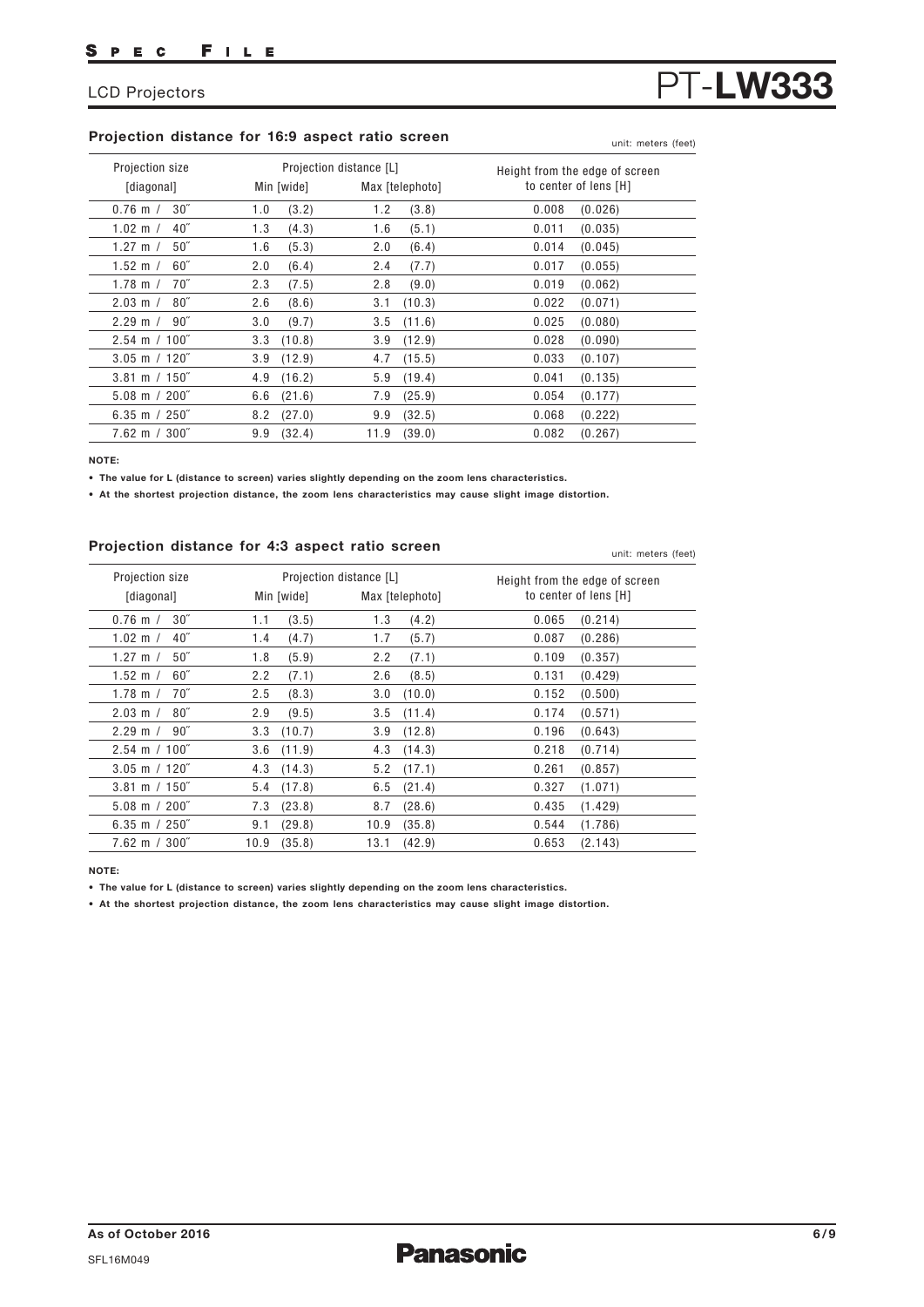### PEC FILE

# LCD Projectors **PT-LW3**

## **Calculation of the projection distance**

For a screen size different from the above, use the equation below to calculate the projection distance.

Aspect ratio 16:9 minimum L (m) = (diagonal screen size in inches)  $\times$  0.0330 - 0.0233 maximum L (m) = (diagonal screen size in inches)  $\times$  0.0397 - 0.0237 Aspect ratio 16:10 minimum L (m) = (diagonal screen size in inches)  $\times$  0.0322 - 0.0233 maximum L (m) = (diagonal screen size in inches)  $\times$  0.0386 - 0.0237 Aspect ratio 4:3 minimum L  $(m)$  = (diagonal screen size in inches)  $\times$  0.0364 - 0.0233 maximum L  $(m)$  = (diagonal screen size in inches)  $\times$  0.0437 - 0.0237

**Distances calculated with the above equations will include a slight error.**

### **Installable angle**

**NOTE:** 

Install the projector at an angle within the range shown below.

## **• Vertical direction**

The projector may be installed at a vertical angle of 30°.

## **• Horizontal direction**

The projector may be installed at a horizontal angle of 15°.



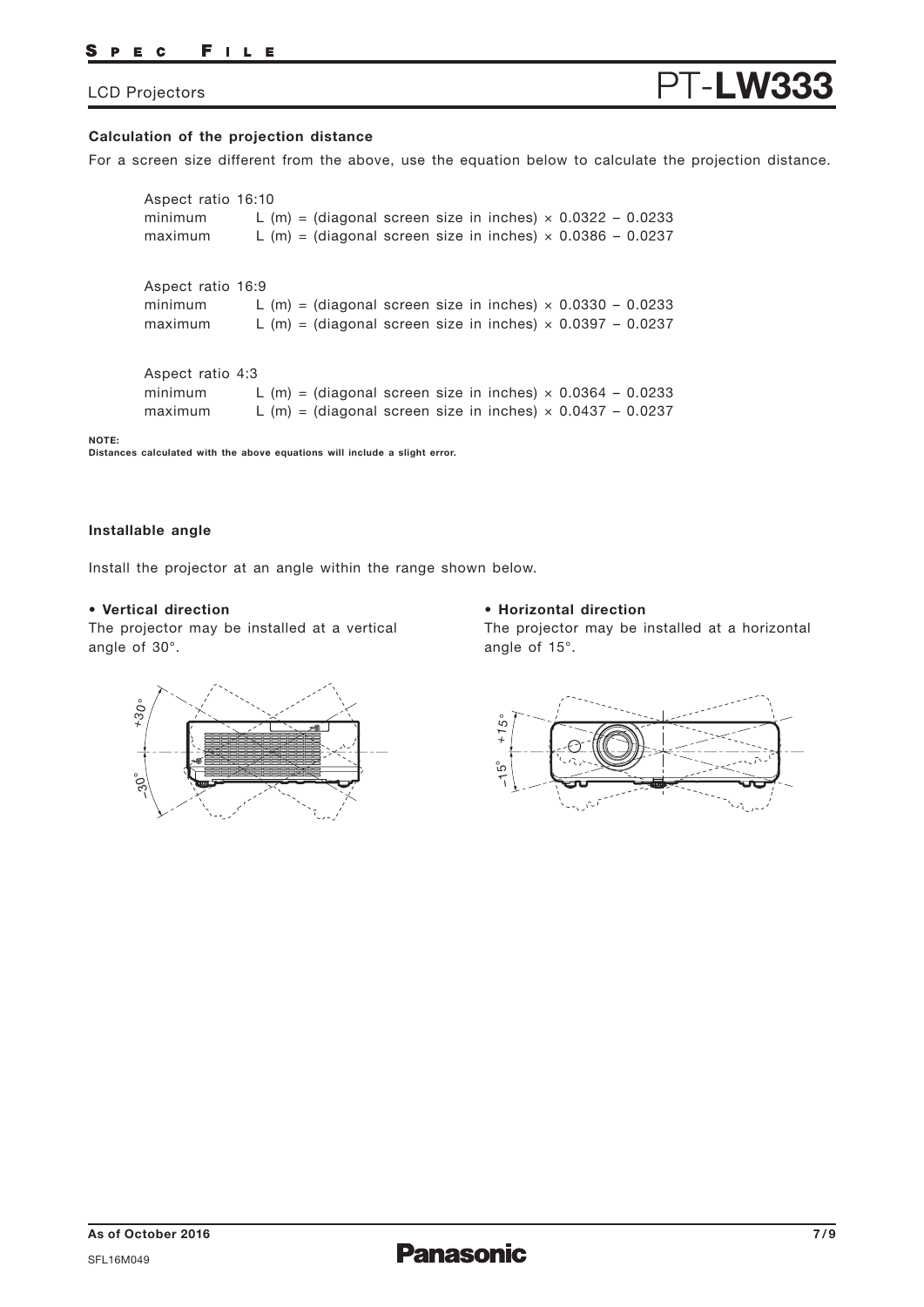### FILE S PEC

# LCD Projectors **PT-LW33**

## **List of compatible signals**

The signals that can be input to this projector are shown in the table below. Horizontal scanning frequencies of 15 kHz to 91 kHz, vertical scanning frequencies of 24 Hz to 85 Hz, and a dot clock of 162 MHz maximum can be input.

| NOTE: The native resolution of this projector is 1,280 $\times$ 800 pixels. If the display resolution of the input signal is different from the |
|-------------------------------------------------------------------------------------------------------------------------------------------------|
| native resolution, image compression or expansion will be used to convert the input signal to a level within the native resolution.             |

| Display mode              | Display                      | Scanning frequency |      | Dot clock                | Format           |
|---------------------------|------------------------------|--------------------|------|--------------------------|------------------|
|                           | resolution<br>$(dots)^{*1}$  | н<br>(kHz)         | (Hz) | frequency<br>(MHz)       |                  |
| NTSC/NTSC4.43/PAL60/PAL-M | 720 × 480i                   | 15.7               | 59.9 | $\overline{\phantom{0}}$ | S-VIDEO/VIDEO    |
| PAL/PAL-N/SECAM           | 720 × 576i                   | 15.6               | 50.0 | $\overline{a}$           |                  |
| 480i(525i)                | 720 × 480i                   | 15.7               | 59.9 | 13.5                     | YCBCR/RGB        |
| 576i(625i)                | 720 × 576i                   | 15.6               | 50.0 | 13.5                     |                  |
| 480i(525i)                | $720(1440) \times 480i^{2}$  | 15.7               | 59.9 | 27.0                     | <b>HDMI</b>      |
| 576i(625i)                | $720(1440) \times 576i^{*2}$ | 15.6               | 50.0 | 27.0                     |                  |
| 480p(525p)                | $720 \times 483$             | 31.5               | 59.9 | 27.0                     | HDMI/            |
| 576p(625p)                | $720 \times 576$             | 31.3               | 50.0 | 27.0                     | YPBPR(YCBCR)/RGB |
| 720(750)/60p              | $1280 \times 720$            | 45.0               | 60.0 | 74.3                     |                  |
| 720(750)/50p              |                              | 37.5               | 50.0 | 74.3                     |                  |
| 1080(1125)/60i            | $1920 \times 1080i$          | 33.8               | 60.0 | 74.3                     |                  |
| 1080(1125)/50i            |                              | 28.1               | 50.0 | 74.3                     |                  |
| 1080(1125)/24p            | 1920 × 1080                  | 27.0               | 24.0 | 74.3                     |                  |
| 1080(1125)/24sF           | 1920 × 1080i                 | 27.0               | 48.0 | 74.3                     |                  |
| 1080(1125)/25p            | $1920 \times 1080$           | 28.1               | 25.0 | 74.3                     |                  |
| 1080(1125)/30p            |                              | 33.8               | 30.0 | 74.3                     |                  |
| 1080(1125)/60p            |                              | 67.5               | 60.0 | 148.5                    |                  |
| 1080(1125)/50p            |                              | 56.3               | 50.0 | 148.5                    |                  |
| VGA                       | $640 \times 480$             | 31.5               | 59.9 | 25.2                     | HDMI/RGB         |
|                           |                              | 35.0               | 66.7 | 30.2                     |                  |
|                           |                              | 37.9               | 72.8 | 31.5                     |                  |
|                           |                              | 37.5               | 75.0 | 31.5                     |                  |
|                           |                              | 43.3               | 85.0 | 36.0                     |                  |
| <b>SVGA</b>               | $800 \times 600$             | 35.2               | 56.3 | 36.0                     |                  |
|                           |                              | 37.9               | 60.3 | 40.0                     |                  |
|                           |                              | 48.1               | 72.2 | 50.0                     |                  |
|                           |                              | 46.9               | 75.0 | 49.5                     |                  |
|                           |                              | 53.7               | 85.1 | 56.3                     |                  |
| MAC16                     | $832 \times 624$             | 49.7               | 74.6 | 57.3                     |                  |
| <b>XGA</b>                | $1024 \times 768$            | 48.4               | 60.0 | 65.0                     |                  |
|                           |                              | 56.5               | 70.1 | 75.0                     |                  |
|                           |                              | 60.0               | 75.0 | 78.8                     |                  |
|                           |                              | 68.7               | 85.0 | 94.5                     |                  |
| 1152 x 864                | $1152 \times 864$            | 67.5               | 75.0 | 108.0                    |                  |
| MAC21                     | $1152 \times 870$            | 68.7               | 75.1 | 100.0                    |                  |
| $1280 \times 720$         | $1280 \times 720$            | 37.1               | 49.8 | 60.5                     |                  |
|                           |                              | 44.8               | 59.9 | 74.5                     |                  |

**\*1 The "i" appearing after the resolution indicates an interlaced signal.**

**\*2 Only compatible with dot clock frequency of 27 MHz (pixel repetition signal)**